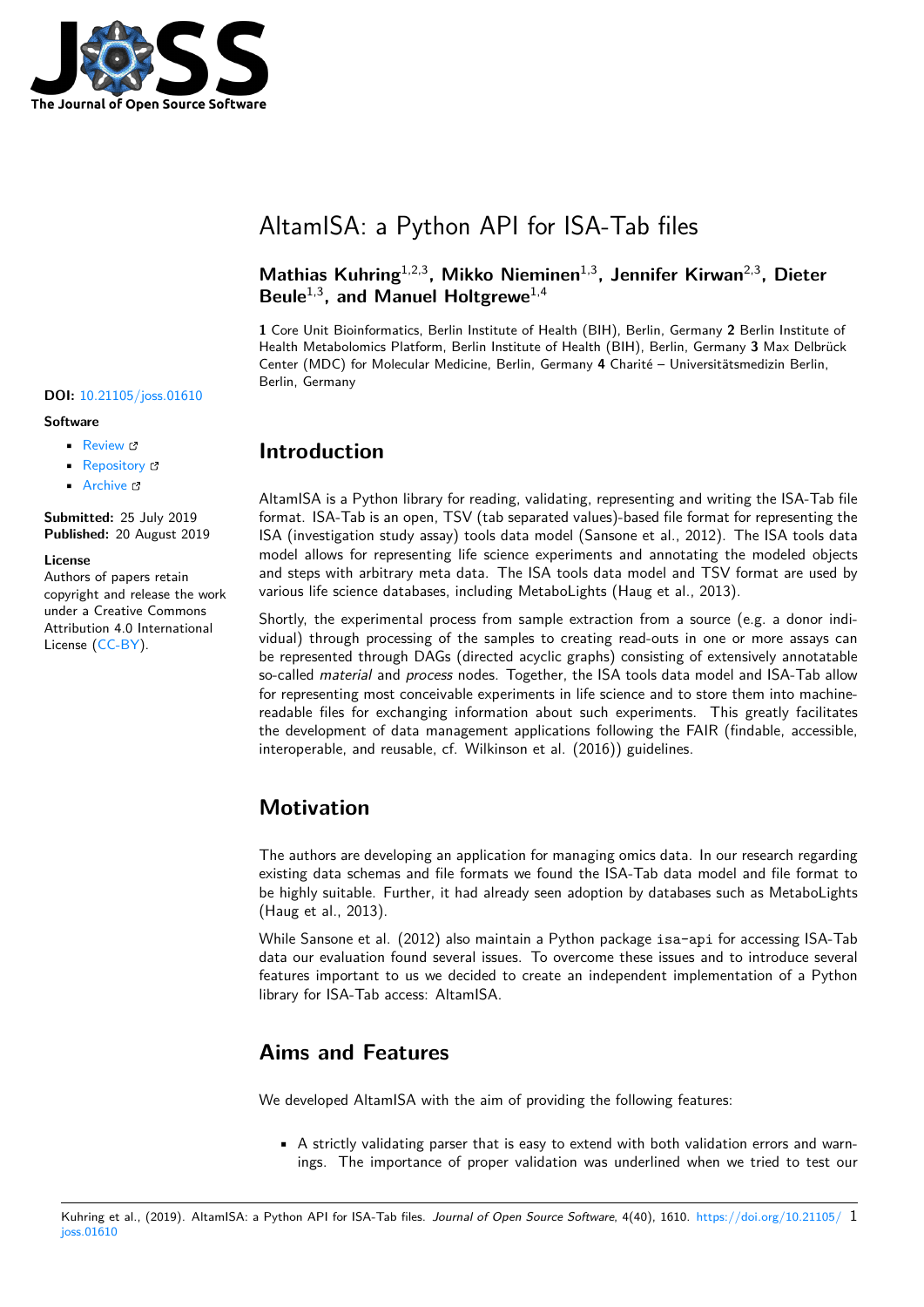

parser with ISA-Tab sheets from MetaboLights (Haug et al., 2013). Here, a large proportion of ISA-Tab files failed validation (manual checking revealed actual problems in the data sets; data not shown).

- Standard Python exception and warning approaches to allow for user- and applicationspecific handling of validation issues.
- Well-tested code with good API documentation and proper examples showing the major use cases.
- Support for both reading and writing ISA-Tab files (full *round tripping*). This round trip operation was aimed to be *idempotent*, that is, after the first round trip any further round trip does not change the file content.
- The data structures are *immutable* (based on the attrs Python library). In particular in the connection with file access there are several advantages to this approach as one cannot accidentally change the header of the file one is reading, preventing whole classes of errors.
- All public APIs are fully annotated with Python type hints allowing for good IDE support. We found this particularly helpful given the large number of built-in material and process types in the ISA data model.
- The experiment DAG is implemented using a simple, graph theory–based approach with nodes representing ISA sources/samples/materials or processes and arcs explicitly connecting each. In our opinion, using explicit arc objects allows for a more straightforward implementation compared to storing input and output node references as done in isa-api. Further, graphs can with ease be subjected to canonical graph algorithms such as breadth-first search or union-find.

Further, we implemented a small number of example applications:

- isatab2dot allows converting of ISA-Tab files into the DOT file format for visualization with GraphViz (Gansner, Koutsofios, North, & Vo, 1993). We found this useful for both trouble-shooting AltamISA itself and sample sheets.
- isatab2isatab allows to perform the aforementioned round tripping and thus a *normalization* of ISA-Tab files.
- isatab\_validate allows to read in an ISA-Tab file and run the AltamISA validator suite on the input.

For now, we have excluded the JSON (JavaScript Object Notation)–based file format as well as the emerging RFD (Resource Description Framework)–based file format (linkedISA (Gonzalez-Beltran, Maguire, Sansone, & Rocca-Serra, 2014)) from the scope of this project. These ISA file formats appear to be not widely adapted and require specialized editors, while ISA-Tab can be created and manipulated not only by using the ISAcreator application (Sansone et al., 2012) but also standard spreadsheet software.

# **Summary and Conclusion**

AltamISA is a practical and modern Python implementation of the ISA-Tab file model. Besides software industry best practices such as automated tests with high test coverage, it features a comprehensive API documentation, a strictly validating parser, and an immutable data model. It is actively maintained in connection to our data management application efforts and has been tested in practice with dozens of ISA-Tab files both prepared using the ISAcreator and spreadsheet applications. It is our expectation that this library will be useful for other software developers who want to use the ISA model and ISA-Tab file format for file exchange.